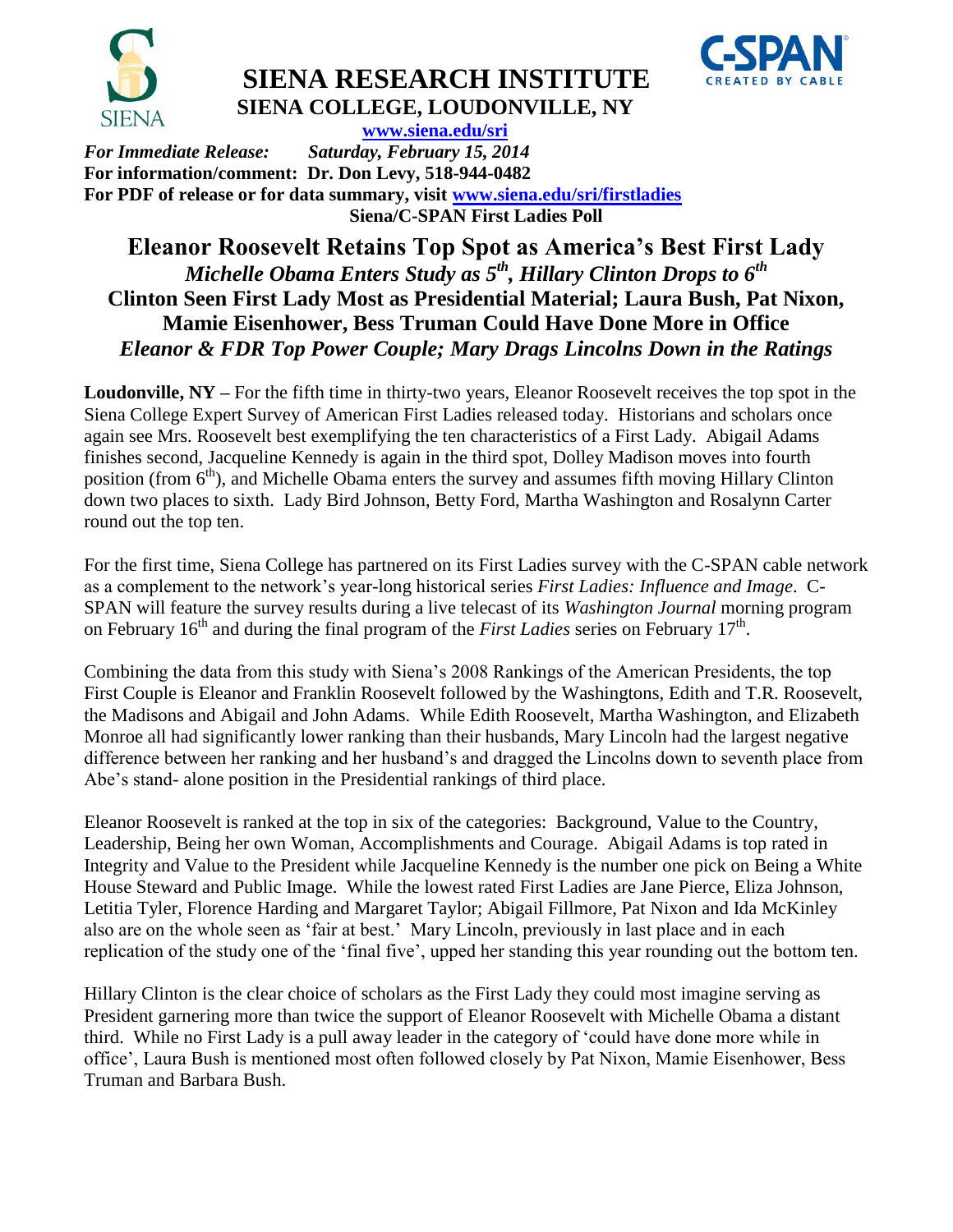### **Ranking America's First Ladies Siena/C-SPAN 2014 Page 2 of 4**

The surveys, conducted five times since 1982, ask historians, political scientists and published scholars to rank each First Lady, on a scale of one to five, five being excellent, in ten separate categories.

- **Background Integrity**
- Value to the country **•** Leadership
- **Being the White House Steward Being her own woman**
- 
- 
- 
- 
- 
- Courage  **Public image**
- **Accomplishments Value to the President**

| Siena College Research Institute's First Ladies Survey |                  |                  |                  |                  |                  |  |  |  |  |
|--------------------------------------------------------|------------------|------------------|------------------|------------------|------------------|--|--|--|--|
| The Top Ten                                            |                  |                  |                  |                  |                  |  |  |  |  |
| <b>Rank</b>                                            | 1982             | 1993             | 2003             | 2008             | 2014             |  |  |  |  |
| 1 <sup>st</sup>                                        | <b>Eleanor</b>   | <b>Eleanor</b>   | <b>Eleanor</b>   | <b>Eleanor</b>   | <b>Eleanor</b>   |  |  |  |  |
|                                                        | <b>Roosevelt</b> | <b>Roosevelt</b> | <b>Roosevelt</b> | <b>Roosevelt</b> | <b>Roosevelt</b> |  |  |  |  |
| 2 <sup>nd</sup>                                        | Abigail          | Hillary          | Abigail          | Abigail          | Abigail          |  |  |  |  |
|                                                        | <b>Adams</b>     | Clinton          | Adams            | <b>Adams</b>     | <b>Adams</b>     |  |  |  |  |
| 3 <sup>rd</sup>                                        | Lady Bird        | Abigail          | Dolley           | Jacqueline       | Jacqueline       |  |  |  |  |
|                                                        | Johnson          | Adams            | Madison          | Kennedy          | Kennedy          |  |  |  |  |
| 4 <sup>th</sup>                                        | Dolley           | Dolley           | Jacqueline       | Hillary          | Dolley           |  |  |  |  |
|                                                        | Madison          | Madison          | Kennedy          | Clinton          | Madison          |  |  |  |  |
| 5 <sup>th</sup>                                        | Rosalynn         | Rosalynn         | Hillary          | Lady Bird        | Michelle         |  |  |  |  |
|                                                        | Carter           | Carter           | Clinton          | Johnson          | Obama            |  |  |  |  |
| 6 <sup>th</sup>                                        | <b>Betty</b>     | Lady Bird        | Rosalynn         | Dolley           | Hillary          |  |  |  |  |
|                                                        | Ford             | Johnson          | Carter           | Madison          | Clinton          |  |  |  |  |
| 7 <sup>th</sup>                                        | Edith            | Jacqueline       | Lady Bird        | <b>Betty</b>     | Lady Bird        |  |  |  |  |
|                                                        | Wilson           | Kennedy          | Johnson          | Ford             | Johnson          |  |  |  |  |
| 8 <sup>th</sup>                                        | Jacqueline       | <b>Barbara</b>   | <b>Betty</b>     | Rosalynn         | <b>Betty</b>     |  |  |  |  |
|                                                        | Kennedy          | <b>Bush</b>      | Ford             | Carter           | Ford             |  |  |  |  |
| 9 <sup>th</sup>                                        | Martha           | <b>Betty</b>     | Edith            | Martha           | Martha           |  |  |  |  |
|                                                        | Washington       | Ford             | Roosevelt        | Washington       | Washington       |  |  |  |  |
| $10^{th}$                                              | Edith            | Edith            | Sarah            | Edith            | Rosalynn         |  |  |  |  |
|                                                        | Roosevelt        | Wilson           | Polk             | Wilson           | Carter           |  |  |  |  |

"Put Eleanor Roosevelt's picture next to First Lady in any text," notes Dr. Levy. "Not only is she most highly rated overall and in many of categories, but among First Ladies of the  $20^{th}$ - $21^{st}$  centuries she is seen as best on advancing women's issues, as the strongest communicator, greatest political asset, performing the greatest service to the country after leaving office and as creating a lasting legacy."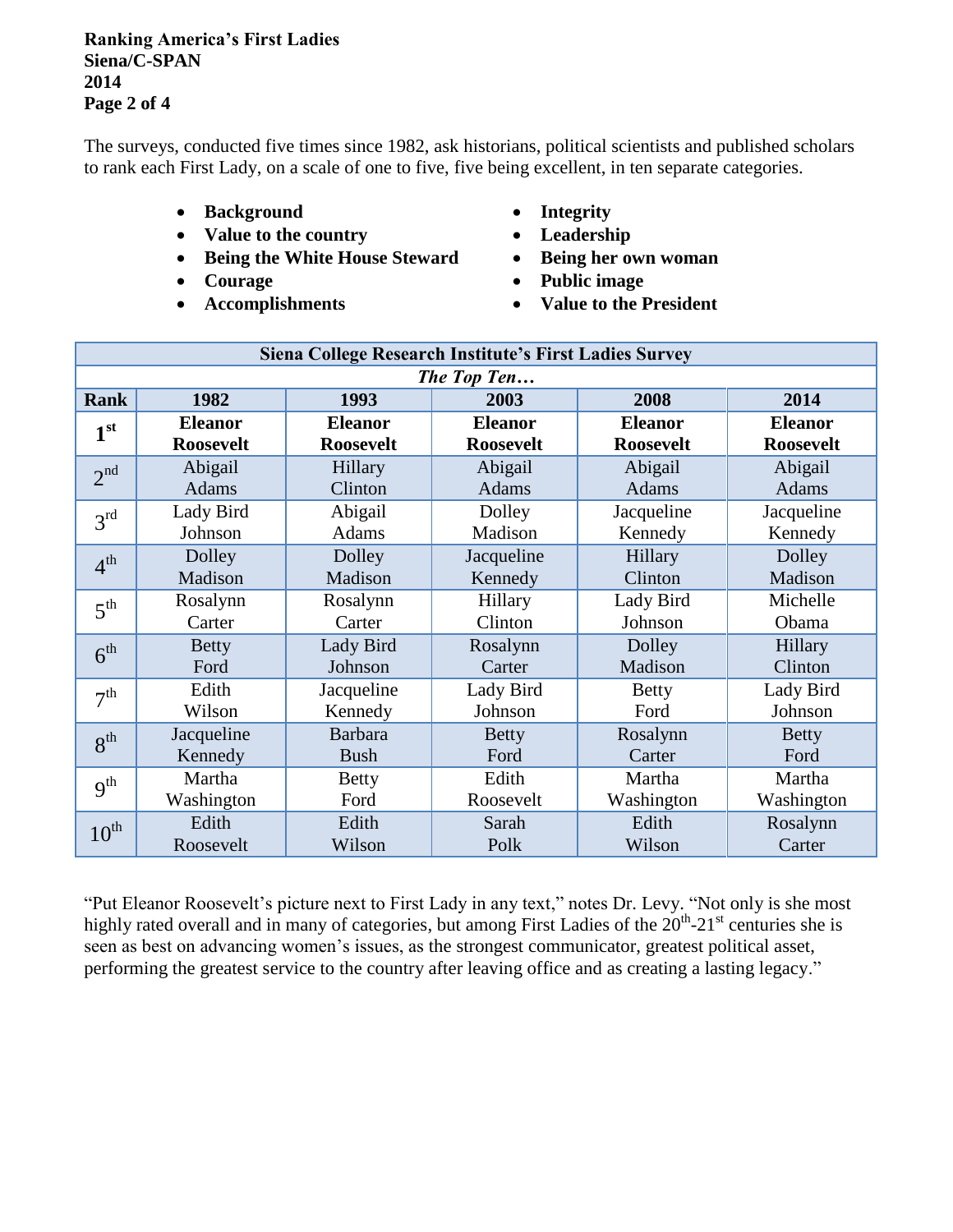### **Ranking America's First Ladies Siena/C-SPAN 2014 Page 3 of 4**

"But the final chapters have not been written on Hillary Clinton and Michelle Obama by any means. Clinton is not surprisingly seen as the one First Lady most readily capable of moving from the White House quarters into the Oval Office, a feat that may come to pass by the next First Lady Survey. Michelle Obama finishes third as a potential President and rates strongly on attributes including balancing family life, women's issues and communicating."

| The Final Five                 |                               |                                        |                                |                        |  |  |  |  |
|--------------------------------|-------------------------------|----------------------------------------|--------------------------------|------------------------|--|--|--|--|
| 1982                           | 1993                          | 2003                                   | 2008                           | 2014                   |  |  |  |  |
| 38 <sup>th:</sup> Jane Pierce  | 33rd: Margaret                | $34th$ : Letitia Tyler                 | $34^{\text{th}}$ : Margaret    | $35th$ : Margaret      |  |  |  |  |
|                                | Taylor                        |                                        | Taylor                         | Taylor                 |  |  |  |  |
| $39th$ Nancy                   | 34 <sup>th:</sup> Jane Pierce | $35th$ : Margaret                      | $35th$ : Letitia Tyler         | $36th$ : Florence      |  |  |  |  |
| Reagan                         |                               | Taylor                                 |                                | Harding                |  |  |  |  |
| 40 <sup>th:</sup> Ida McKinley | $35th$ : Florence             | 36 <sup>th</sup> : Mary Lincoln        | $36th$ : Mary Lincoln          | $37th$ : Letitia Tyler |  |  |  |  |
|                                | Harding                       |                                        |                                |                        |  |  |  |  |
| $41st$ : Florence              | $36^{\text{th}}$ Nancy        | $\overline{37}^{\text{th}}$ : Florence | $37th$ : Florence              | $38th$ : Eliza Johnson |  |  |  |  |
| Harding                        | Reagan                        | Harding                                | Harding                        |                        |  |  |  |  |
| 42 <sup>nd:</sup> Mary Lincoln | $37th$ : Mary Lincoln         | 38 <sup>th</sup> : Jane Pierce         | 38 <sup>th</sup> : Jane Pierce | $39th$ : Jane Pierce   |  |  |  |  |

"Not only is Eleanor Roosevelt America's First Lady according to these scholars, but in Siena's most recent poll, her husband, FDR, was the top President. Comparing that 'power couple' to all others only one couple, the Washingtons get a grade of A minus, while nine, TR and Edith, the Madisons, John and Abigail Adams, the Kennedys, Lincolns, Obamas, Clintons, LBJ and Lady Bird and Edith and Woodrow Wilson get B's. The rest are C ranked at best with failing grades going to the Pierce's, Harding's and Eliza and Andrew Johnson."

| Top Choice Among 20 <sup>th</sup> and 21 <sup>st</sup> Century First Ladies*                                                            |                                             |                                                     |                                                          |                                                 |                                                                   |                                                                                                          |                                                   |  |  |
|-----------------------------------------------------------------------------------------------------------------------------------------|---------------------------------------------|-----------------------------------------------------|----------------------------------------------------------|-------------------------------------------------|-------------------------------------------------------------------|----------------------------------------------------------------------------------------------------------|---------------------------------------------------|--|--|
| <b>Managed</b><br>Family<br>Life                                                                                                        | <b>Advanced</b><br>Women's<br><b>Issues</b> | <b>Greatest</b><br><b>Political</b><br><b>Asset</b> | <b>Strongest</b><br><b>Public</b><br><b>Communicator</b> | <b>Could</b><br><b>Have Done</b><br><b>More</b> | <b>Imagine</b><br><b>Serving</b><br><b>as</b><br><b>President</b> | <b>Performed</b><br><b>Greatest</b><br><b>Service</b><br><b>After</b><br><b>Leaving</b><br><b>Office</b> | <b>Created</b><br><b>Lasting</b><br><b>Legacy</b> |  |  |
| Michelle                                                                                                                                | Eleanor                                     | Eleanor                                             | Eleanor                                                  | Laura                                           | Hillary                                                           | Eleanor                                                                                                  | Eleanor                                           |  |  |
| Obama                                                                                                                                   | Roosevelt                                   | Roosevelt                                           | Roosevelt                                                | Bush                                            | Clinton                                                           | Roosevelt                                                                                                | Roosevelt                                         |  |  |
| (43)                                                                                                                                    | (52)                                        | (54)                                                | (59)                                                     | (23)                                            | (69)                                                              | (49)                                                                                                     | (69)                                              |  |  |
| Jacqueline                                                                                                                              | Hillary                                     | <b>Hillary</b>                                      | Hillary                                                  | Pat                                             | Eleanor                                                           | Hillary                                                                                                  | Jacqueline                                        |  |  |
| Kennedy                                                                                                                                 | Clinton                                     | Clinton                                             | Clinton                                                  | <b>Nixon</b>                                    | Roosevelt                                                         | Clinton                                                                                                  | Kennedy                                           |  |  |
| (22)                                                                                                                                    | (46)                                        | (22)                                                | (32)                                                     | (15)                                            | (31)                                                              | (44)                                                                                                     | (24)                                              |  |  |
| Edith                                                                                                                                   | <b>Betty</b>                                | Jacqueline                                          | Michelle                                                 | Mamie                                           | Michelle                                                          | <b>Betty</b>                                                                                             | Hillary                                           |  |  |
| Roosevelt                                                                                                                               | Ford                                        | Kennedy                                             | Obama                                                    | Eisenhower                                      | Obama                                                             | Ford                                                                                                     | Clinton                                           |  |  |
| (17)                                                                                                                                    | (19)                                        | (12)                                                | (17)                                                     | (15)                                            | (13)                                                              | (16)                                                                                                     | (11)                                              |  |  |
| Laura                                                                                                                                   | Michelle                                    | Michelle                                            | Jacqueline                                               | <b>Bess</b>                                     | Edith                                                             | Rosalynn                                                                                                 | <b>Betty</b>                                      |  |  |
| <b>Bush</b>                                                                                                                             | Obama                                       | Obama                                               | Kennedy                                                  | Truman                                          | Wilson                                                            | Carter                                                                                                   | Ford                                              |  |  |
| (13)                                                                                                                                    | (5)                                         | (12)                                                | (10)                                                     | (15)                                            | (6)                                                               | (11)                                                                                                     | (10)                                              |  |  |
| Rosalynn                                                                                                                                | Jacqueline                                  | Nancy                                               | Nancy                                                    | <b>Barbara</b>                                  | Lady Bird                                                         | Lady Bird                                                                                                | Lady Bird                                         |  |  |
| Carter                                                                                                                                  | Kennedy                                     | Reagan                                              | Reagan                                                   | <b>Bush</b>                                     | Johnson                                                           | Johnson                                                                                                  | Johnson                                           |  |  |
| (12)                                                                                                                                    | (4)                                         | (9)                                                 | (5)                                                      | (13)                                            | (4)                                                               | (4)                                                                                                      | (9)                                               |  |  |
| * Numbers in parenthesis indicate score. A score of 100 would indicate that 100% of scholars named that First Lady as their top choice. |                                             |                                                     |                                                          |                                                 |                                                                   |                                                                                                          |                                                   |  |  |